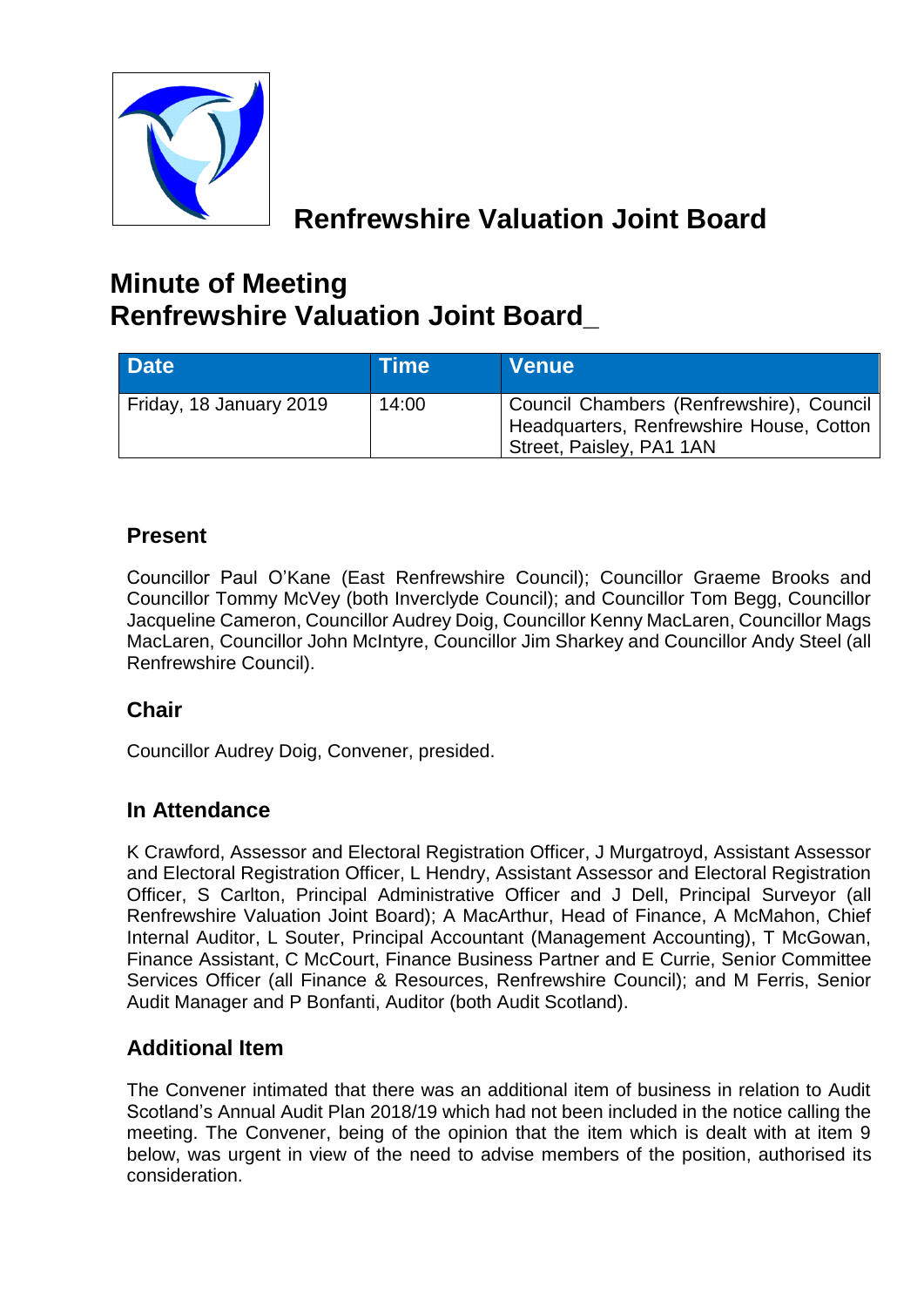## **Apology**

Councillor Angela Convery (East Renfrewshire Council).

## **Declarations of Interest**

There were no declarations of interest intimated prior to the commencement of the meeting.

#### **1 Minute**

There were submitted the Minute of the meeting of the Joint Board held on 23 November 2018.

**DECIDED:** That the Minute be approved.

#### **Sederunt**

Councillor O'Kane entered the meeting during consideration of the following item of business.

## **2 Revenue Budget Monitoring**

There was submitted a revenue budget monitoring report by the Treasurer in respect of the Joint Board for the period 1 April to 7 December 2018.

The report intimated that gross expenditure was currently £18,000 under budget and income was currently £3,000 over recovered resulting in a net underspend of £21,000.

The projected year-end position was a drawdown on reserves of £35,000 against an approved £66,700. At the meeting of the Joint Board held on 23 November 2018 it was agreed that an Electoral Management System be purchased at a cost of £25,000 which would be implemented by the end of January 2019. Part year licensing and maintenance costs of £6,000 would also be incurred which would result in a drawdown of reserves of the approved £66,700.

It was noted that there would be a risk that the budgeted pay award of 3% might be higher than anticipated at 3.5% which would require a further drawdown from reserves of £5,000.

**DECIDED:** That the report be noted.

## **3 Revenue Estimates 2019/20 to 2021/22**

There was submitted a report by the Treasurer relative to the revenue estimates for the Joint Board including the requisition of constituent authorities for the financial year 2019/20 and indicative planning figures for 2020/21 and 2021/22.

An amended Appendix 1 to the report was tabled which detailed the revenue estimates 2019/20 to 2021/22 for the Joint Board and the requisitions for constituent authorities were detailed in Appendix 2 to the report.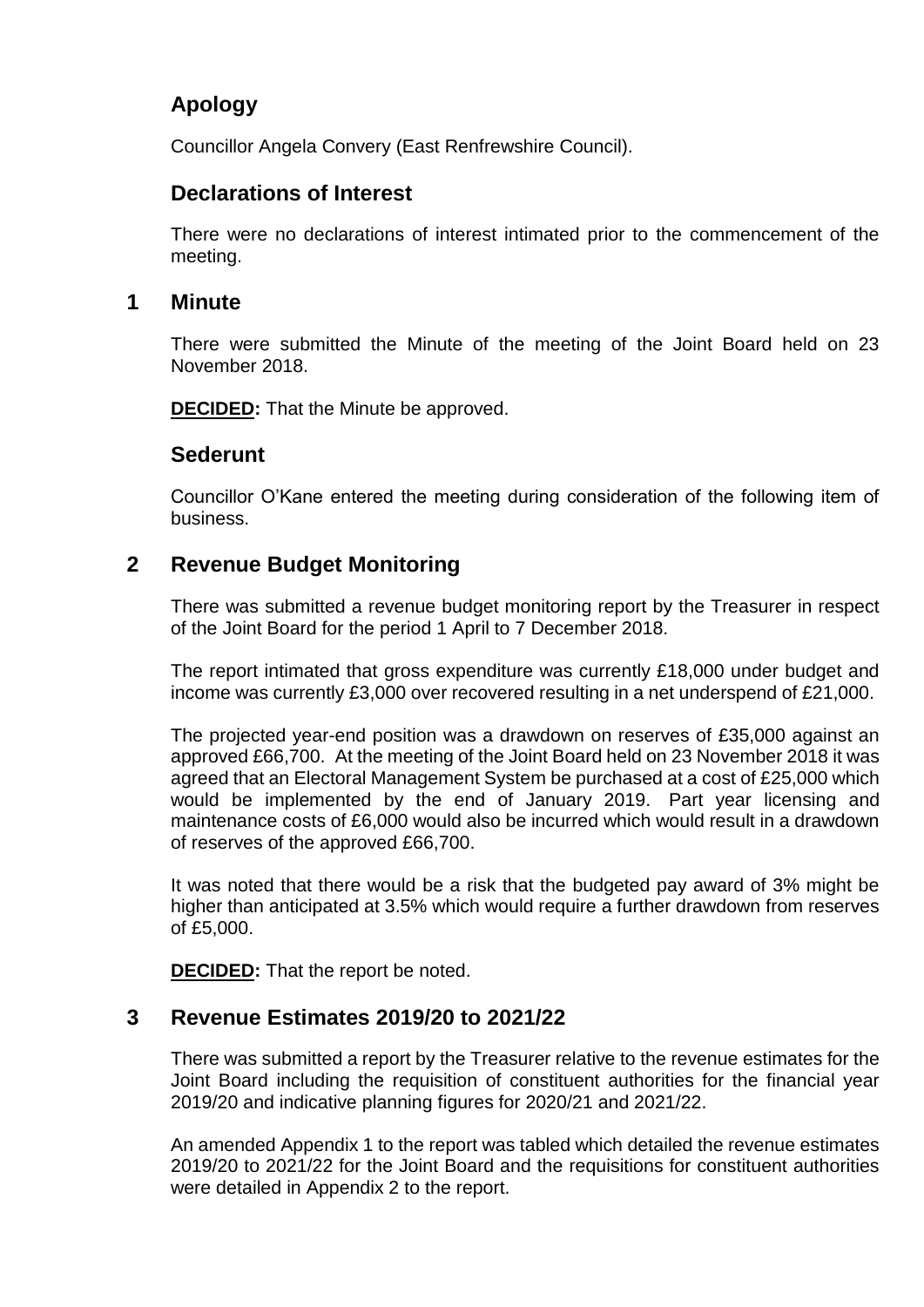The report intimated that the financial environment in which the Joint Board and constituent authorities operated continued to be characterised by significant demand and cost pressures, compounded by reducing levels of government grant support. The Scottish Budget and local government settlement announced on 12 December 2018 again reflected a core revenue grant cut for local authorities and was for a single year only, adding some uncertainty to financial forecasts. However, it was recognised that over the medium-term, local government in Scotland was likely to face further contraction in available resources, relating predominantly to the provision of revenue grant from the Scottish Government. In this context, the Joint Board would continue to seek operational savings to ensure financial sustainability.

Following the introduction of Individual Electoral Registration in 2014/15, the Cabinet Office had provided funding for any additional costs incurred as a result of additional duties undertaken during the lifetime of this Parliament. This funding would cease from 2020/21 and the Joint Board would be expected to meet the costs of the annual canvass, estimated at £75,000 per year, from its core budget. The UK Government intended to amend legislation governing the annual canvass during 2019 with the changes taking effect from the start of 2020. As detailed in the amended Appendix 1 to the report, meeting the costs of the annual canvass would put the Joint Board under severe financial pressure and would require further significant savings.

It was noted that the purchase cost of the NDR system had not been reflected in the 2019/20 budget as constituent authorities had already agreed to contribute £25,000 towards this as a one-off cost. This cost would be split on the same basis as the revenue requisition with the share being £14,100 for Renfrewshire Council; £5,800 for Inverclyde Council and £5,100 for East Renfrewshire Council.

The report provided information on the assumptions that the budget had been based on and a financial overview for the Joint Board.

Councillor McVey, seconded by Councillor Audrey Doig moved (a) that the 2019/20 revenue estimates, as detailed in the amended Appendix 1 to the report tabled at the meeting, and the requisitions for constituent authorities, as detailed in Appendix 2 to the report, be approved; (b) that the indicative estimates for 2020/21 and 2021/22 be noted; (c) that the share of one-off funding as outlined in paragraph 4.1 of the report be approved; and (d) that due to the level of unallocated savings and the various financial challenges facing the Joint Board, as outlined in this report, that a further report be submitted to the next meeting of the Joint Board to be held on 31 May 2019, giving greater detail as to how the unallocated savings in 2020/21 and 2021/22 would be achieved, without placing a greater burden on member council finances.

Councillor Sharkey, seconded by Councillor Begg, moved as an amendment (a) that the 2019/20 revenue estimates, as detailed in the amended Appendix 1 to the report tabled at the meeting, and the requisitions for constituent authorities, as detailed in Appendix 2 to the report, be approved; (b) that the indicative estimates for 2020/21 and 2021/22 be noted; (c) that the share of one-off funding as outlined in paragraph 4.1 of the report be approved; and (d) that due to the level of unallocated savings and the various financial challenges facing the Joint Board, as outlined in this report, that a further report be submitted to the next meeting of the Joint Board to be held on 31 May 2019, giving greater detail as to how the unallocated savings in 2020/21 and 2021/22 would be achieved, with the loss of the three clerical grade posts detailed in the report.

On a vote being taken, 3 members voted for the amendment and 8 members voted for the motion. The motion was accordingly declared carried.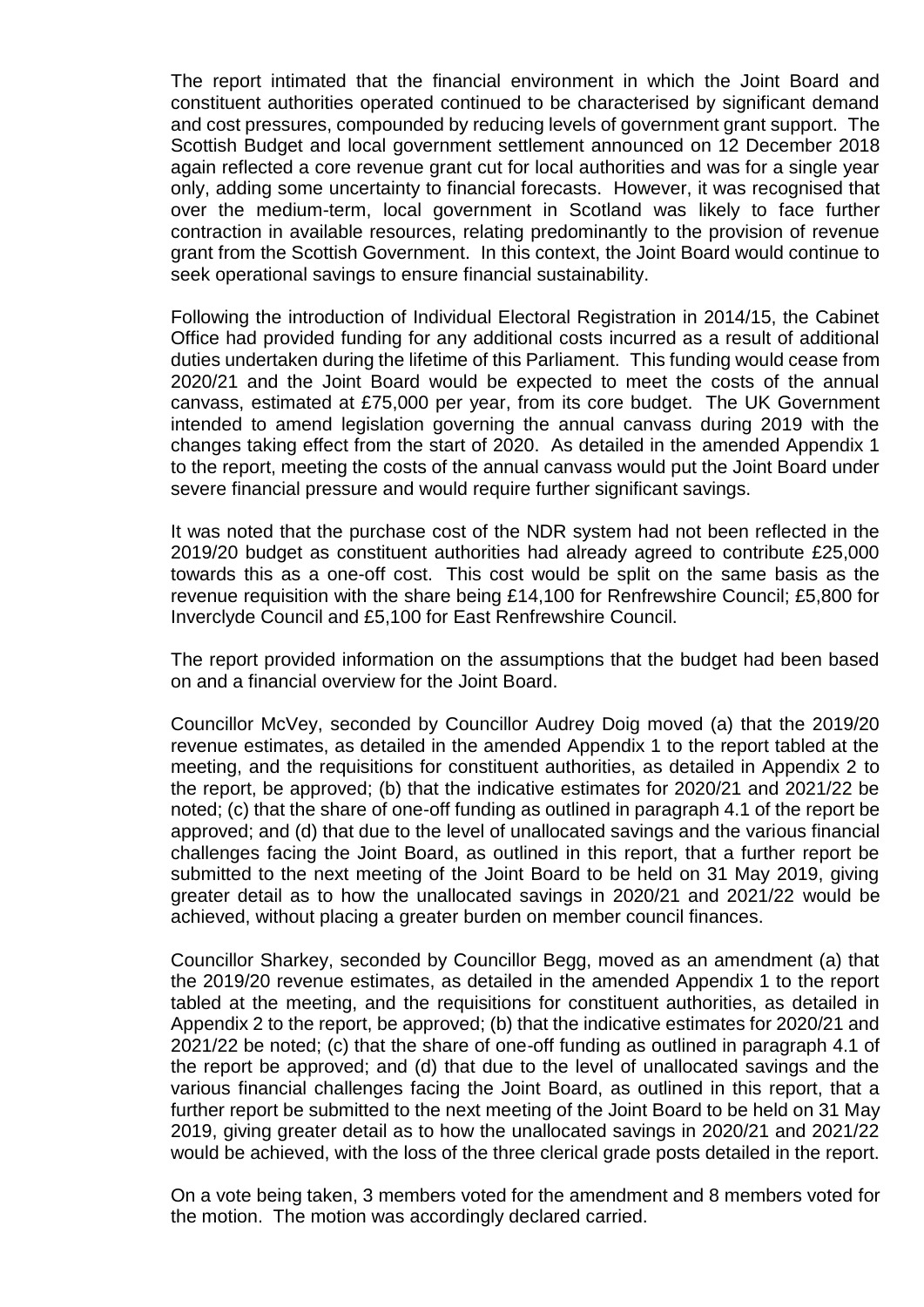#### **DECIDED:**

(a) That the 2019/20 revenue estimates, as detailed in the amended Appendix 1 to the report tabled at the meeting, and the requisitions for constituent authorities, as detailed in Appendix 2 to the report, be approved;

(b) That the indicative estimates for 2020/21 and 2021/22 be noted;

(c) That the share of one-off funding as outlined in paragraph 4.1 of the report be approved; and

(d) That due to the level of unallocated savings and the various financial challenges facing the Joint Board, as outlined in this report, that a further report be submitted to the next meeting of the Joint Board to be held on 31 May 2019, giving greater detail as to how the unallocated savings in 2020/21 and 2021/22 would be achieved, without placing a greater burden on member council finances.

## **4 Data Protection Policy**

There was submitted a report by the Data Protection Officer relative to the Joint Board's Data Protection Policy, a copy of which was appended to the report.

The report intimated that as a result of the General Data Protection Regulations (GDPR) coming into force on 25 May 2018 and the statutory obligation to appoint a Data Protection Officer (DPO), the Joint Board appointed a DPO who had been working with the Assistant Assessor for Governance to ensure that the Joint Board was compliant with the new data protection legislation.

**DECIDED:** That the Joint Board's Data Protection Policy be approved.

## **5 Electoral Registration Update**

There was submitted a report by the Assessor and Electoral Registration Officer providing an update on the 2018 Electoral Registration annual canvass and other electoral issues facing the Joint Board.

The report intimated that the annual canvass process concluded in November 2018 with the publication of the Registers on 1 December 2018. The total electorate by Council ward as at 1 December 2018 was detailed in the appendix to the report.

The report provided details in relation to the refresh of absent voter identifiers; canvassing; elections; the UK Boundary Review; the review of the Polling Districts; the contracts for the Electoral Management System and the provision of print and scan services; and funding for IER 2019/20.

**DECIDED:** That the report be noted.

## **6 Performance Report**

There was submitted a report by the Assistant Assessor & Electoral Registration Officer providing an update on the current performance and workload issues facing the Joint **Board**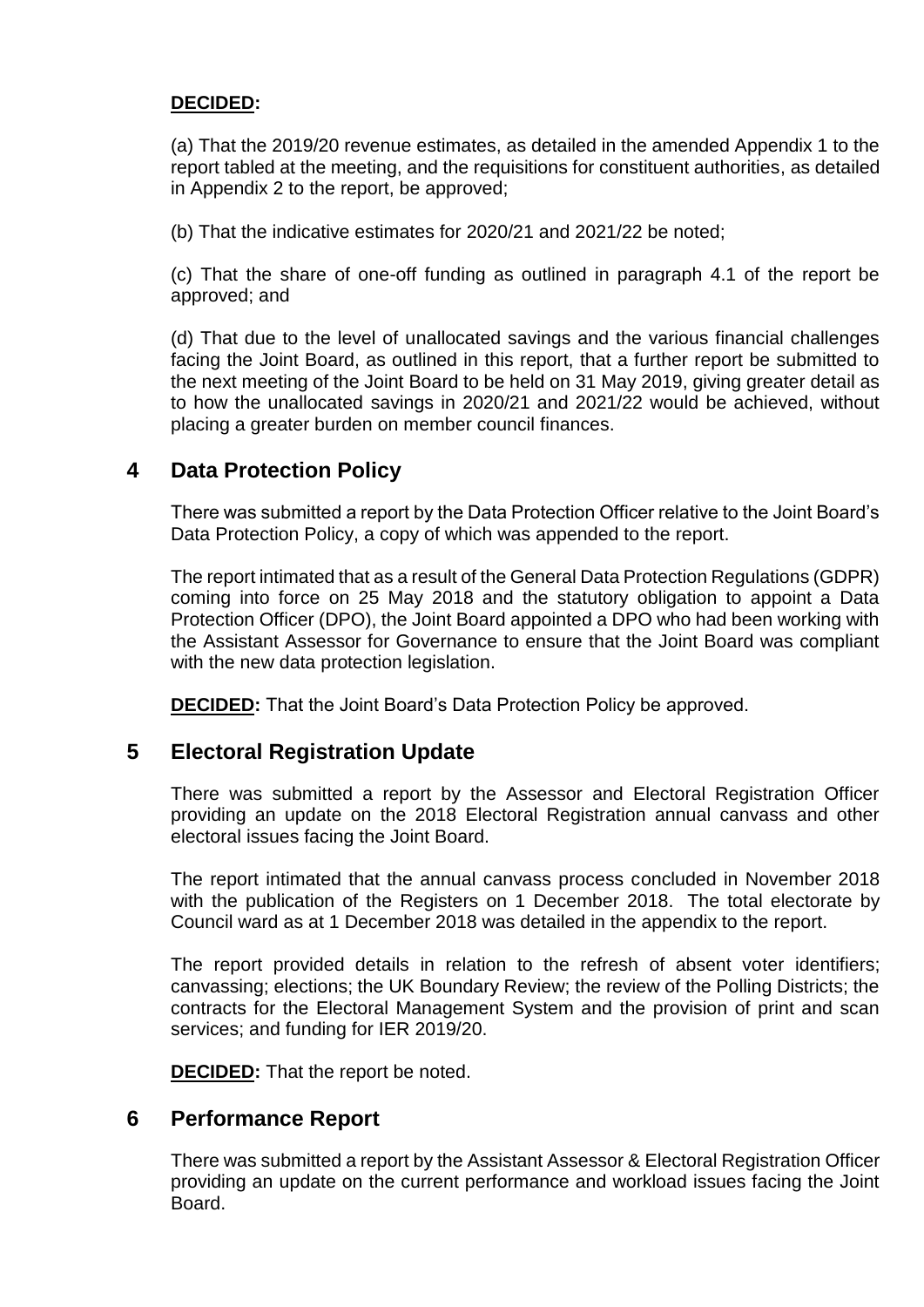The report detailed the performance in Council Tax and non-domestic valuation against set targets. In relation to Council Tax valuation for the period 1 April to 31 December 2018, it was noted that the addition of new houses to the Valuation List and the deletion of demolished houses remained a priority with the time taken to enter new houses into the Valuation (Council Tax) List exceeding the target of 95% within three months and 99.5% within six months.

The report also detailed the average number of days taken to add a house in each constituent authority area between 1 April and 31 December 2018 and also the number of deletions from the Valuation (Council Tax) List between 1 April and 31 December during 2017 and 2018 by constituent authority area.

The report set out the time taken to make statutory amendments to the Valuation Roll, excluding appeal settlements and amendments to the prescribed entries, between 1 April and 31 December 2018 by constituent authority area, with the target of 80% actioned within three months being narrowly missed and 95% actioned within six months being achieved.

Valuation staff had been heavily involved in discharging the statutory duty of disposing of the revaluation appeals throughout 2018 and aimed to have disposed of approximately 70% by 1 April 2019. Disposal of revaluation appeals was resource intensive and the performance levels were in line with the Assessor's expectations at this time in the 2017 revaluation cycle. Only one target had narrowly been missed and the overall level of performance in all other sectors of the business had continued at such high levels and this was a testament to the staffs' commitment.

**DECIDED:** That the report be noted.

## **7 Non-domestic Appeals**

There was submitted a report by the Assistant Assessor and Electoral Registration Officer advising on the appeal process and progress on disposal of revaluation appeals and running roll appeals received since the 2017 revaluation.

The report intimated that a five-yearly revaluation process had been introduced by The Valuation and Rating (Scotland) Act 1956 and this required the Assessor and Electoral Registration Officer to value, or revalue, all the lands and heritages in the valuation area. These valuations were totally fresh and need bear no relation to the value applied in the preceding years.

The revaluation brought with it a fresh right of appeal which had to be exercised within a six-month period starting from 1 April in the year of the revaluation or within six months of the date of issue of the Valuation Notice, whichever was the later. These appeals must be disposed of within time limits prescribed in the Timetable Order which currently stated by the end of the third year following revaluation, this being 31 December 2020.

The report provided information in relation to the right of appeal; negotiation of appeals; the Local Valuation Appeal Committee; revaluation appeals; the disposal of 2017 revaluation appeals; the disposal of running roll appeals; and disposal of other outstanding appeals.

The appendix to the report detailed the number of appeals processed; disposed of and outstanding by constituent authority and the Joint Board area as a whole as at 31 December 2018.